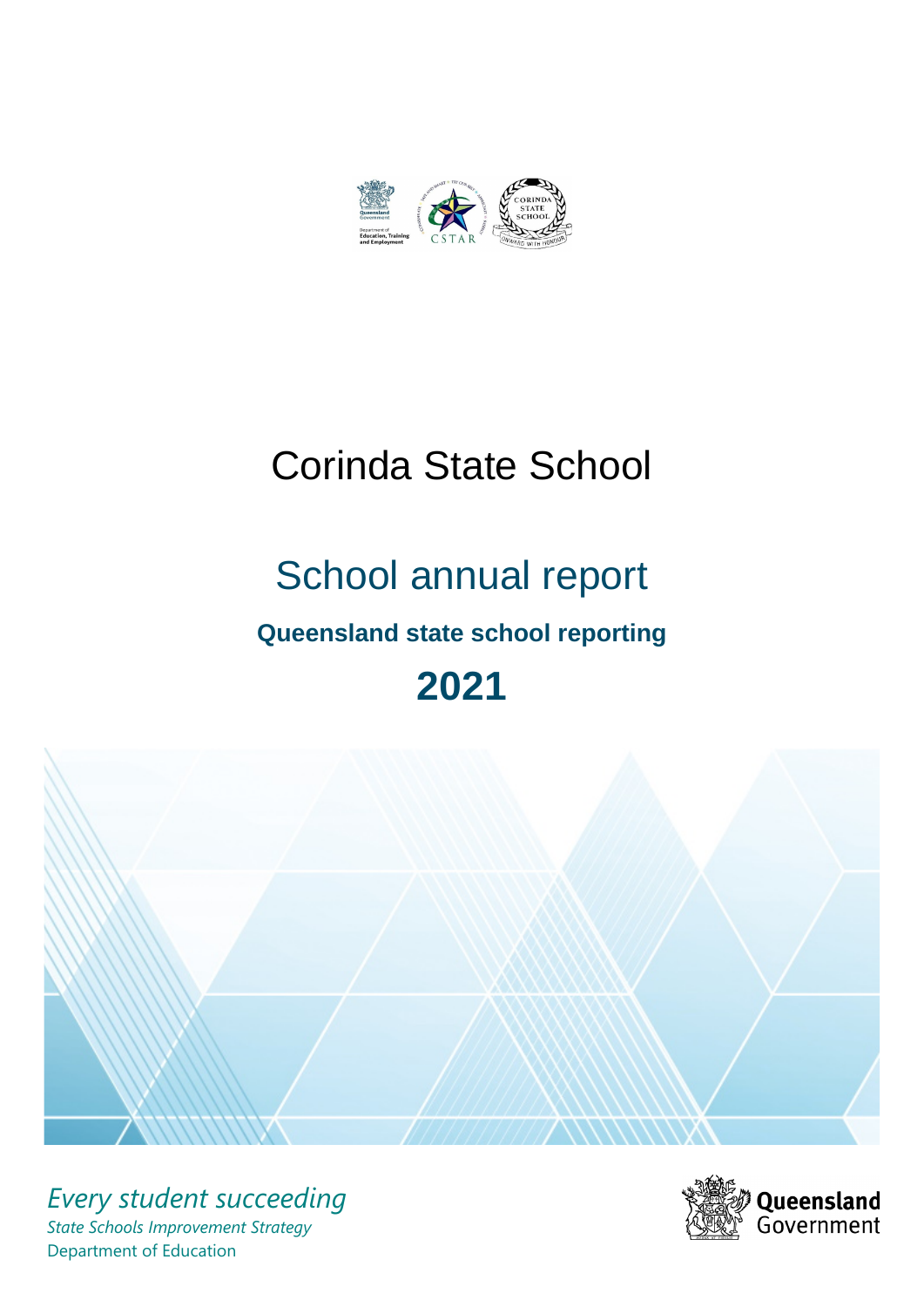**OFFICIAL – Public** Published as information source only. Public information used to create this report may not appear in this format in the public domain Please refer to disclaimer information.

#### **Contact details**

| <b>Postal Address</b> | 330 Cliveden Avenue Corinda 4075 |
|-----------------------|----------------------------------|
| <b>Phone</b>          | (07) 3716 2333                   |
| Fax                   | (07) 3716 2300                   |
| Email                 | principal@corindass.eq.edu.au    |
| Website               | https://corindass.eq.edu.au      |

#### **Disclaimer**

The materials presented in this report are distributed by the Department of Education (the department) as an information source only.

The information and data in this report is subject to change without notice.<br>The department makes no statements, representations, or warranties about the accuracy or completeness of, and you should not rely on, any informa report.

The department disclaim all responsibility and all liability (including without limitation, liability in negligence) for all expenses, losses, damages and costs you might incur as a result of the information in this report being inaccurate or incomplete in any way, and for any reason. Despite our best efforts, the department makes no warranties that the information in this report is free of infection by computer viruses or other contamination.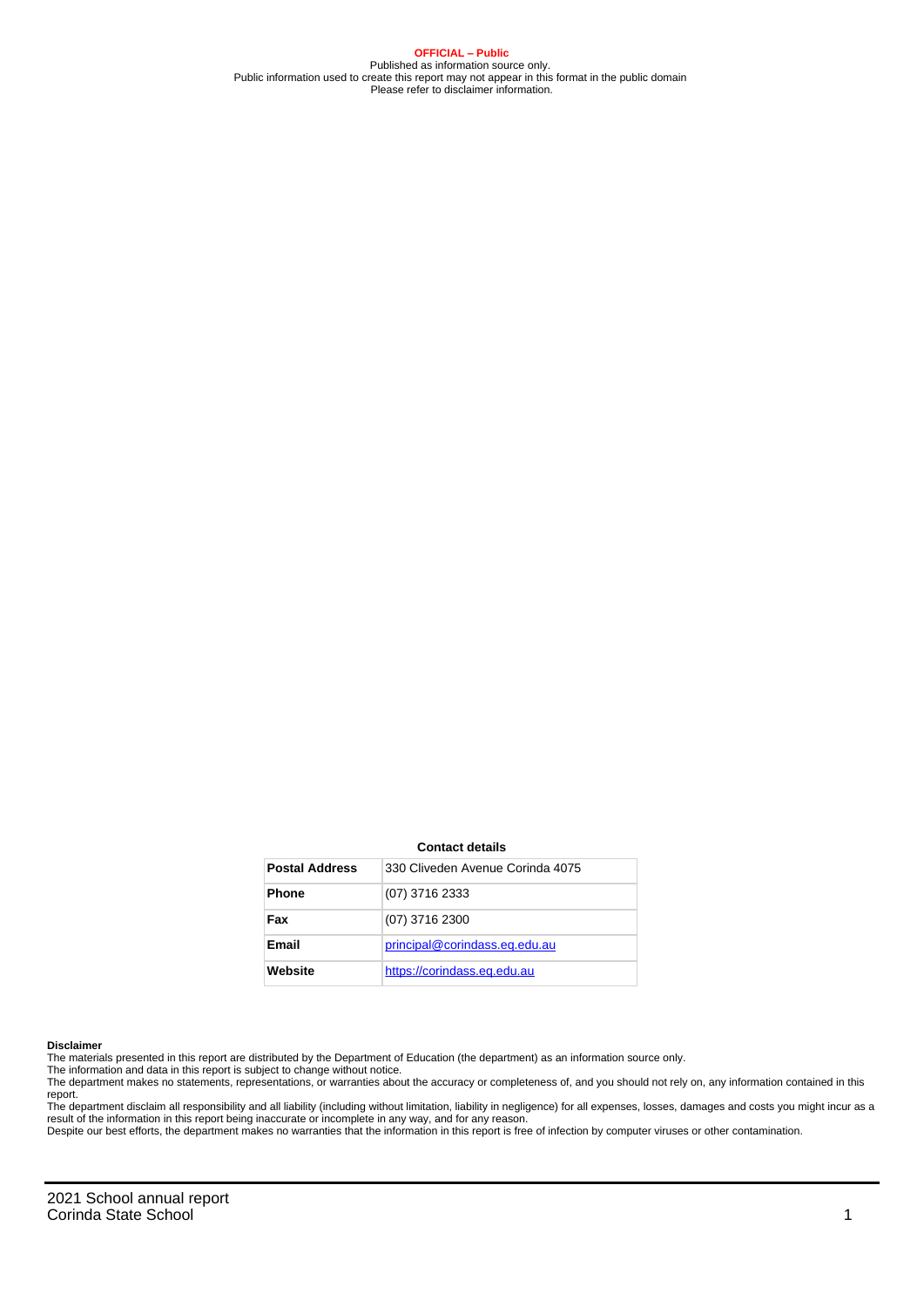| School context                   |                                                                                                                                                                                              |
|----------------------------------|----------------------------------------------------------------------------------------------------------------------------------------------------------------------------------------------|
| Coeducational or single sex      | Coeducational                                                                                                                                                                                |
| <b>Independent Public School</b> | No.                                                                                                                                                                                          |
| Year levels offered in 2021      | Prep Year - Year 6                                                                                                                                                                           |
| Webpages                         | Additional information about Queensland state schools is located on the:<br>My School website<br>Queensland Government data website<br>Queensland Government schools directory website.<br>٠ |

# **Characteristics of the student body**

## **Student enrolments**

## **Table 1: Student enrolments by year level**

|                   |      | <b>February</b> |      |      | <b>August</b> |      |
|-------------------|------|-----------------|------|------|---------------|------|
| <b>Year Level</b> | 2019 | 2020            | 2021 | 2019 | 2020          | 2021 |
| <b>Prep Year</b>  | 74   | 93              | 87   | 70   | 91            | 89   |
| Year 1            | 91   | 72              | 92   | 92   | 75            | 94   |
| Year <sub>2</sub> | 78   | 98              | 76   | 78   | 97            | 75   |
| Year <sub>3</sub> | 84   | 82              | 96   | 82   | 85            | 96   |
| Year 4            | 94   | 82              | 89   | 96   | 84            | 89   |
| Year 5            | 81   | 98              | 87   | 79   | 97            | 90   |
| Year <sub>6</sub> | 87   | 84              | 101  | 86   | 86            | 100  |
| <b>Total</b>      | 589  | 609             | 628  | 583  | 615           | 633  |

Notes

1. Student counts include headcount of all full- and part-time students at the school.

## **Average class sizes**

## **Table 2: Average class size information for each phase of schooling**

| <b>Year Levels</b> | 2019 | 2020 | 2021 |
|--------------------|------|------|------|
| Prep – Year 3      | 23   | 23   | 24   |
| Year 4 – Year 6    | 26   | 27   | 25   |

Notes

1. Classes are measured against the target of 25 students per teacher in Prep to Year 3 and Years 11 to 12, and target of 28 students per teacher in Years 4 to 10. Where composite classes exist across cohorts (e.g. Year 3/4) the class size targets would be the lower cohort target.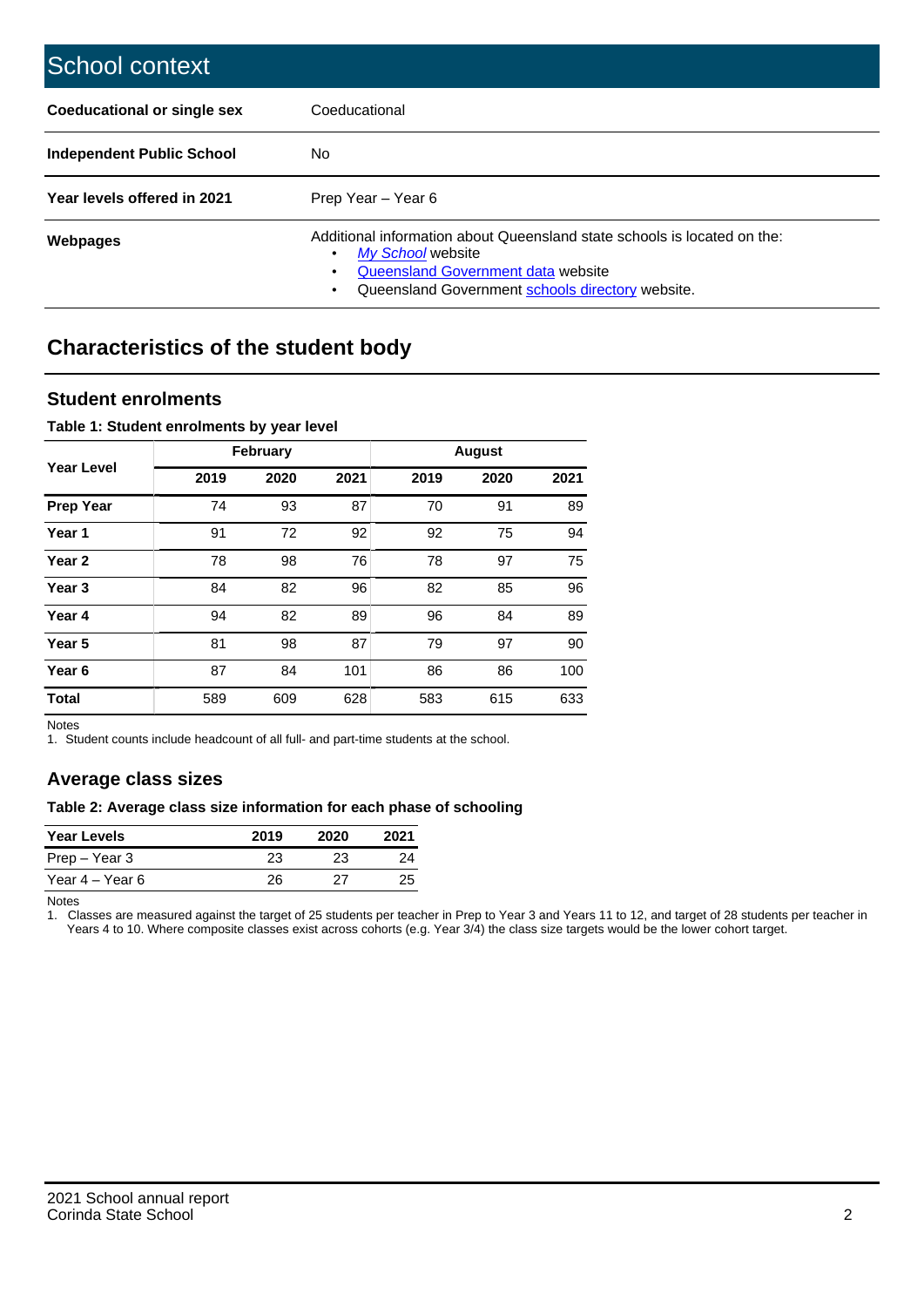## **Respectful relationships education**

To support students' learning, health and wellbeing all state schools are required to implement respectful relationships education through the Prep to Year 10 Australian Curriculum: Health and Physical Education and/or through school pastoral care programs across Prep to Year 12.

## **Parent, student and staff satisfaction**

Tables 3–5 show selected items from the Parent/Caregiver, Student and Staff School Opinion Surveys. In response to the COVID-19 health emergency, the annual school opinion surveys of students, teachers and staff were not administered in 2020. A new time series started in 2021 and data from this collection is not considered directly comparable with earlier collections due to significant methodology changes.

For state level information go to the **[School Opinion Survey](https://qed.qld.gov.au/publications/reports/statistics/schooling/schools/schoolopinionsurvey) webpage**.

### **Table 3: Parent/Caregiver Survey**

| Percentage of parents/caregivers who agree <sup>1</sup> that:                                               | 2019  | 2020 | 2021  |
|-------------------------------------------------------------------------------------------------------------|-------|------|-------|
| This is a good school.                                                                                      | 98.6% |      | 98.4% |
| My child likes being at this school. <sup>2</sup>                                                           | 97.2% |      | 94.7% |
| My child feels safe at this school. <sup>2</sup>                                                            | 98.6% |      | 97.7% |
| My child's learning needs are being met at this school. <sup>2</sup>                                        | 93.0% |      | 90.7% |
| My child is making good progress at this school. <sup>2</sup>                                               | 94.3% |      | 90.6% |
| Teachers at this school expect my child to do his or her best. <sup>2</sup>                                 | 98.6% |      | 99.2% |
| Teachers at this school provide my child with useful feedback about his or her school<br>work. <sup>2</sup> | 94.4% |      | 94.4% |
| Teachers at this school motivate my child to learn. <sup>2</sup>                                            | 95.8% |      | 93.9% |
| Teachers at this school treat students fairly. <sup>2</sup>                                                 | 98.6% |      | 95.5% |
| I can talk to my child's teachers about my concerns. <sup>2</sup>                                           | 97.1% |      | 96.2% |
| This school works with me to support my child's learning. <sup>2</sup>                                      | 95.7% |      | 93.2% |
| This school takes parents' opinions seriously. <sup>2</sup>                                                 | 94.3% |      | 93.2% |
| Student behaviour is well managed at this school. <sup>2</sup>                                              | 97.2% |      | 91.7% |
| This school looks for ways to improve. <sup>2</sup>                                                         | 98.6% |      | 98.4% |
| This school is well maintained. <sup>2</sup>                                                                | 97.2% |      | 99.2% |

Notes

1. Agree represents the percentage of respondents who Somewhat Agree, Agree or Strongly Agree with the statement.

2. Nationally agreed parents/caregiver items.

3. DW = Data withheld to ensure confidentiality.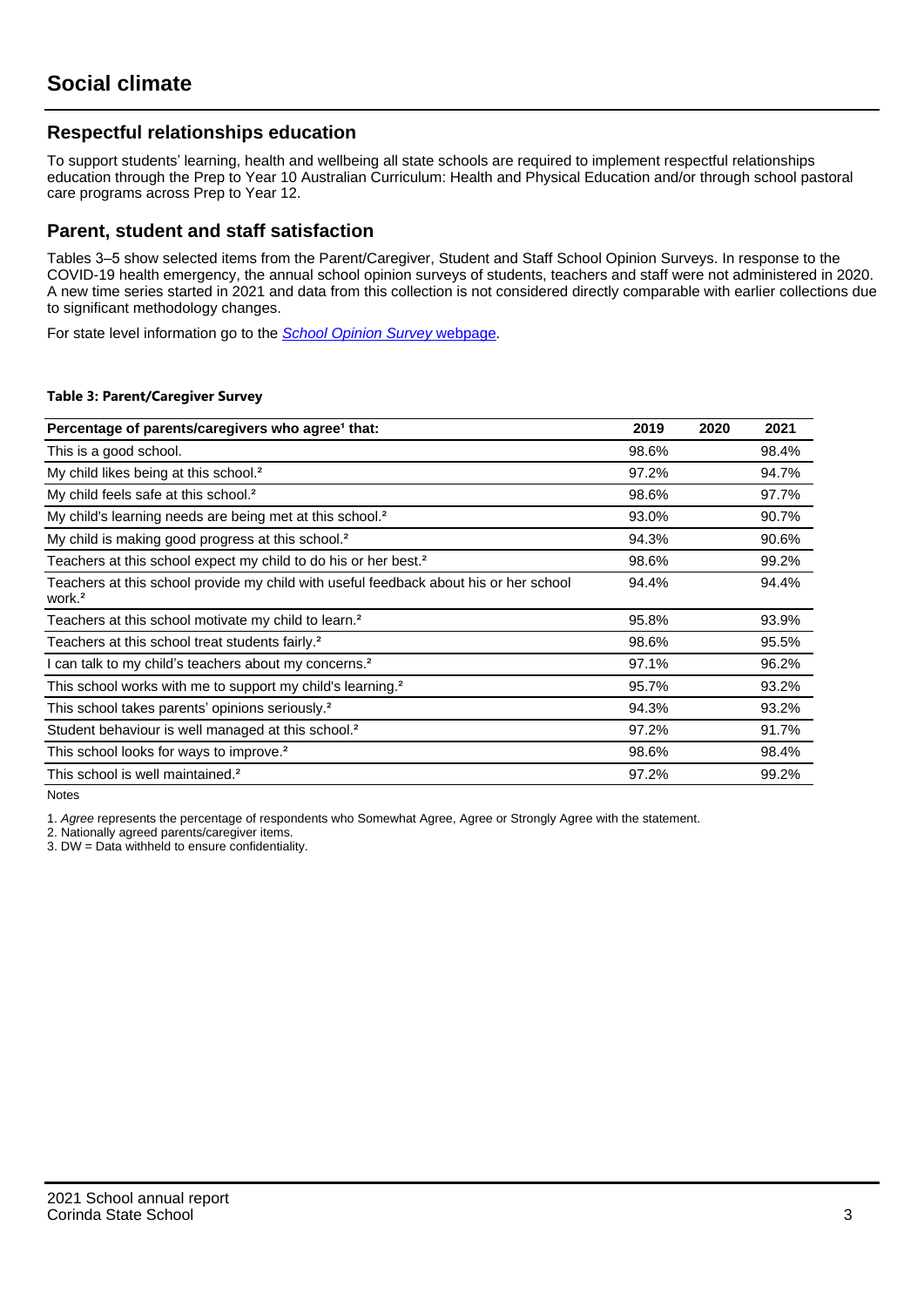### **Table 4: Student Survey**

| Percentage of students who agree <sup>1</sup> that:                            | 2019   | 2020 | 2021  |
|--------------------------------------------------------------------------------|--------|------|-------|
| I like being at my school. <sup>2</sup>                                        | 98.4%  |      | 84.7% |
| I feel safe at my school. <sup>2</sup>                                         | 97.7%  |      | 82.2% |
| My teachers motivate me to learn. <sup>2</sup>                                 | 98.4%  |      | 92.2% |
| My teachers expect me to do my best. <sup>2</sup>                              | 100.0% |      | 98.7% |
| My teachers provide me with useful feedback about my school work. <sup>2</sup> | 97.7%  |      | 87.0% |
| Teachers at my school treat students fairly. <sup>2</sup>                      | 92.1%  |      | 73.0% |
| I can talk to my teachers about my concerns. <sup>2</sup>                      | 88.4%  |      | 71.1% |
| My school takes students' opinions seriously. <sup>2</sup>                     | 94.4%  |      | 72.7% |
| Student behaviour is well managed at my school. <sup>2</sup>                   | 94.5%  |      | 68.0% |
| My school looks for ways to improve. <sup>2</sup>                              | 100.0% |      | 94.9% |
| My school is well maintained. <sup>2</sup>                                     | 98.4%  |      | 91.4% |
| My school gives me opportunities to do interesting things. <sup>2</sup>        | 96.1%  |      | 85.1% |

Notes

1. Agree represents the percentage of respondents who Somewhat Agree, Agree or Strongly Agree with the statement.

2. Nationally agreed student items.

3. DW = Data withheld to ensure confidentiality.

## **Table 5: Staff Survey**

| Percentage of staff who agree <sup>1</sup> that:                                                            | 2019   | 2020 | 2021   |
|-------------------------------------------------------------------------------------------------------------|--------|------|--------|
| I feel confident embedding Aboriginal and Torres Strait Islander perspectives across the<br>learning areas. | 96.2%  |      | 100.0% |
| I enjoy working at this school. <sup>2</sup>                                                                | 95.0%  |      | 94.6%  |
| I feel this school is a safe place in which to work. <sup>2</sup>                                           | 95.0%  |      | 91.9%  |
| I receive useful feedback about my work at this school. <sup>2</sup>                                        | 90.0%  |      | 81.1%  |
| Students are encouraged to do their best at this school. <sup>2</sup>                                       | 100.0% |      | 97.3%  |
| Students are treated fairly at this school. <sup>2</sup>                                                    | 100.0% |      | 94.6%  |
| Student behaviour is well managed at this school. <sup>2</sup>                                              | 97.5%  |      | 86.5%  |
| Staff are well supported at this school. <sup>2</sup>                                                       | 92.5%  |      | 78.4%  |
| This school takes staff opinions seriously. <sup>2</sup>                                                    | 94.7%  |      | 83.3%  |
| This school looks for ways to improve. <sup>2</sup>                                                         | 97.5%  |      | 97.3%  |
| This school is well maintained. <sup>2</sup>                                                                | 97.5%  |      | 97.3%  |
| This school gives me opportunities to do interesting things. <sup>2</sup>                                   | 95.0%  |      | 86.5%  |

Notes

1. Agree represents the percentage of respondents who Somewhat Agree, Agree or Strongly Agree with the statement.

2. Nationally agreed staff items.

3. DW = Data withheld to ensure confidentiality.

# **Description of how this school manages non-attendance**

Queensland state schools manage non-attendance in line with the Queensland Department of Education procedures: [Managing Student Absences and Enforcing Enrolment and Attendance at State Schools](https://ppr.qed.qld.gov.au/pp/managing-student-absences-and-enforcing-enrolment-and-attendance-at-state-schools-procedure); and [Roll Marking in State Schools,](https://ppr.qed.qld.gov.au/pp/roll-marking-in-state-schools-procedure) which outline processes for managing and recording student attendance and absenteeism.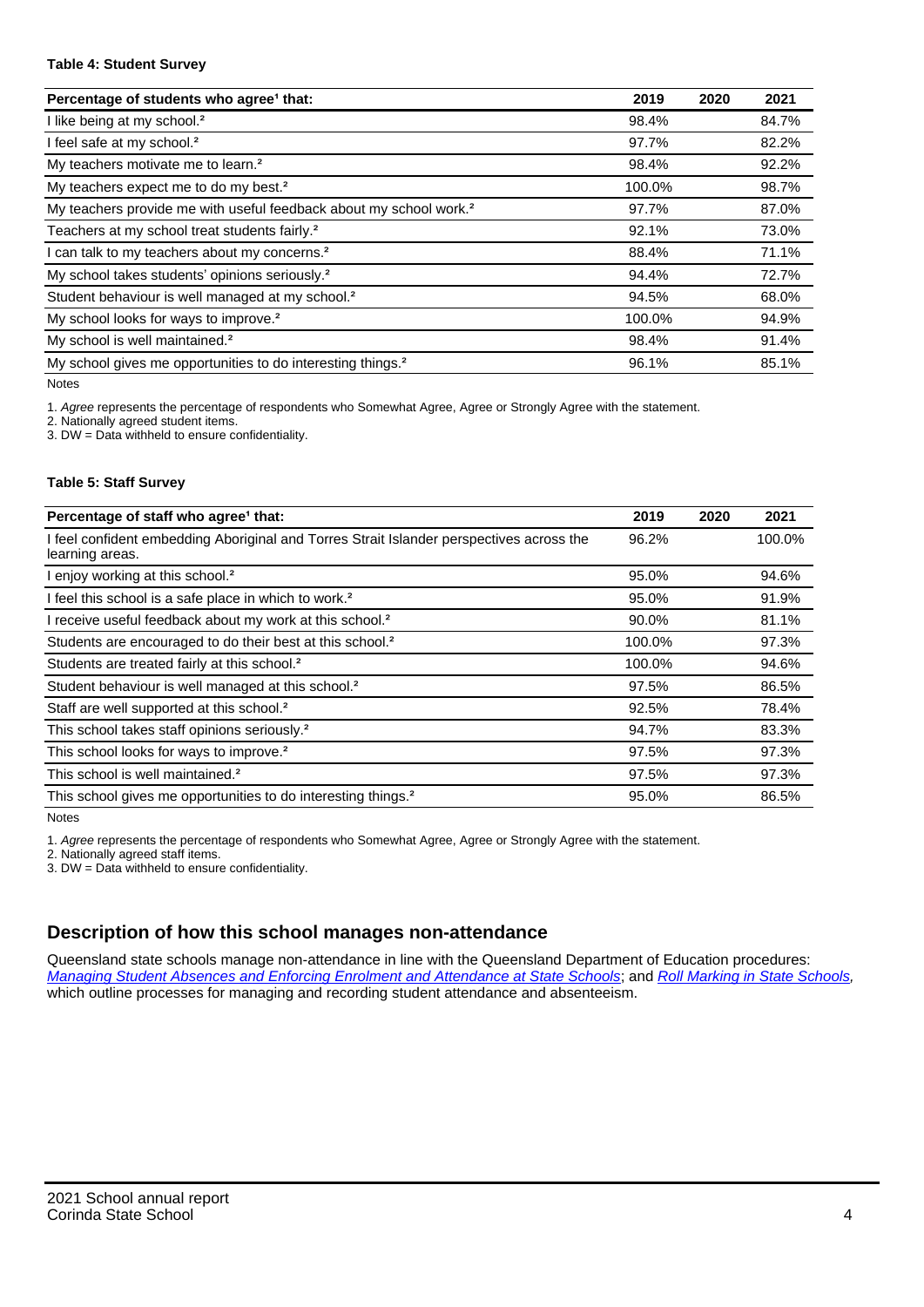## **School disciplinary absences**

### **Table 6: Count of school disciplinary absences at this school**

| Type of school disciplinary absence | 2019 | 2020 | 2021 |
|-------------------------------------|------|------|------|
| Short suspension                    | 14   | 10   | 9    |
| Long suspension                     | U    |      |      |
| Exclusion                           | 0    |      | O    |
| Total                               | 14   | 10   | 9    |

Notes

1. School disciplinary absence (SDA) data is a total of short suspensions (1–10 days), long suspensions (11–20 days), exclusions and cancellations. 2. The number of SDAs is not the number of students who received an SDA as one student may be suspended several times in a school year. Each time a student is suspended it is recorded as an additional SDA. The data does not reflect the outcomes of appeal decisions.

3. 2020 data was impacted by the COVID-19 health emergency. There were significantly fewer SDAs during the home-based learning period (the first five weeks of Term 2) compared to other years.

# **School funding**

## **School income broken down by funding source**

School income, reported by financial year accounting cycle using standardised national methodologies and broken down by funding source is available via the  $My$  School website.

## **How to access our income details**

- 1. Click on the My School link <http://www.myschool.edu.au/>.
- 2. Enter the school name or suburb of the school you wish to search.

|  | Search by school name or suburb |  | <b>School sector</b> |  | $\sim$ and $\sim$ represents the set of $\sim$ | <b>State</b> |  |  |  |
|--|---------------------------------|--|----------------------|--|------------------------------------------------|--------------|--|--|--|
|--|---------------------------------|--|----------------------|--|------------------------------------------------|--------------|--|--|--|

3. Click on View School Profile to access the school's profile.



4. Click on Finances and select the appropriate year to view school financial information.

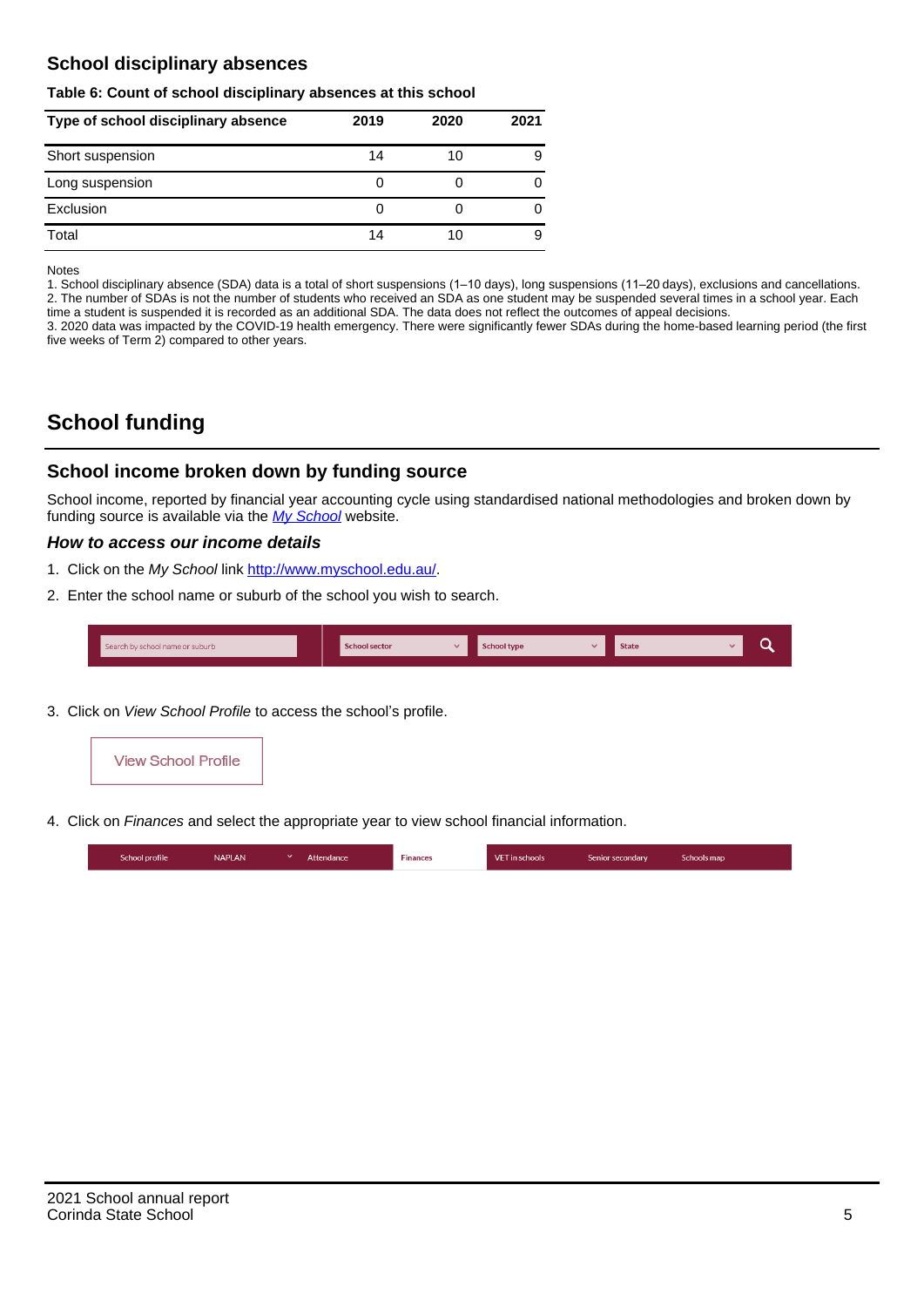# **Teacher standards and qualifications**

The Teacher registration eligibility requirements: Policy (p.1) states:

To be eligible for registration, a person must satisfy the Queensland College of Teachers (QCT) that they meet requirements regarding qualification and experience, or have otherwise met the requirements of the Australian Professional Standards for Teachers (APST). A person must also satisfy the QCT that they are suitable to teach and meet English language proficiency requirements. All these requirements are specified in the Act and the Education (Queensland College of Teachers) Regulation 2005 (the Regulation).

The qualifications required for teacher registration are successful completion of either -

- (a) a four-year initial teacher education program including teacher education studies of at least one year (e.g. a Bachelor of Education, or a double Bachelor degree in Science and Teaching) or
- (b) a one-year graduate initial teacher education program following a degree (e.g. a one-year Graduate Diploma of Education (Secondary) after a three-year Bachelor degree) or
- (c) another course of teacher education that the QCT is reasonably satisfied is the equivalent of (a) or (b). These are considered on a case-by-case basis.

For more information, please refer to the following link:

• <https://www.qct.edu.au/registration/qualifications>

# **Workforce composition**

## **Staff composition, including Indigenous staff**

## **Table 7: Workforce composition for this school**

|                    | <b>Teaching staff</b> |      |      | Non-teaching staff |      |      | Indigenous staff |      |      |
|--------------------|-----------------------|------|------|--------------------|------|------|------------------|------|------|
| <b>Description</b> | 2019                  | 2020 | 2021 | 2019               | 2020 | 2021 | 2019             | 2020 | 2021 |
| Headcount          | 49                    | 50   | 45   | 24                 | 23   | 30   | <5               | <5   |      |
| <b>FTF</b>         | 43                    | 43   | 40   | 15                 | 15   | 19   | <5               | ה>   |      |

Notes

1. Teaching staff includes school leaders.

2. Indigenous refers to Aboriginal and Torres Strait Islander people of Australia.

3. FTE = full-time equivalent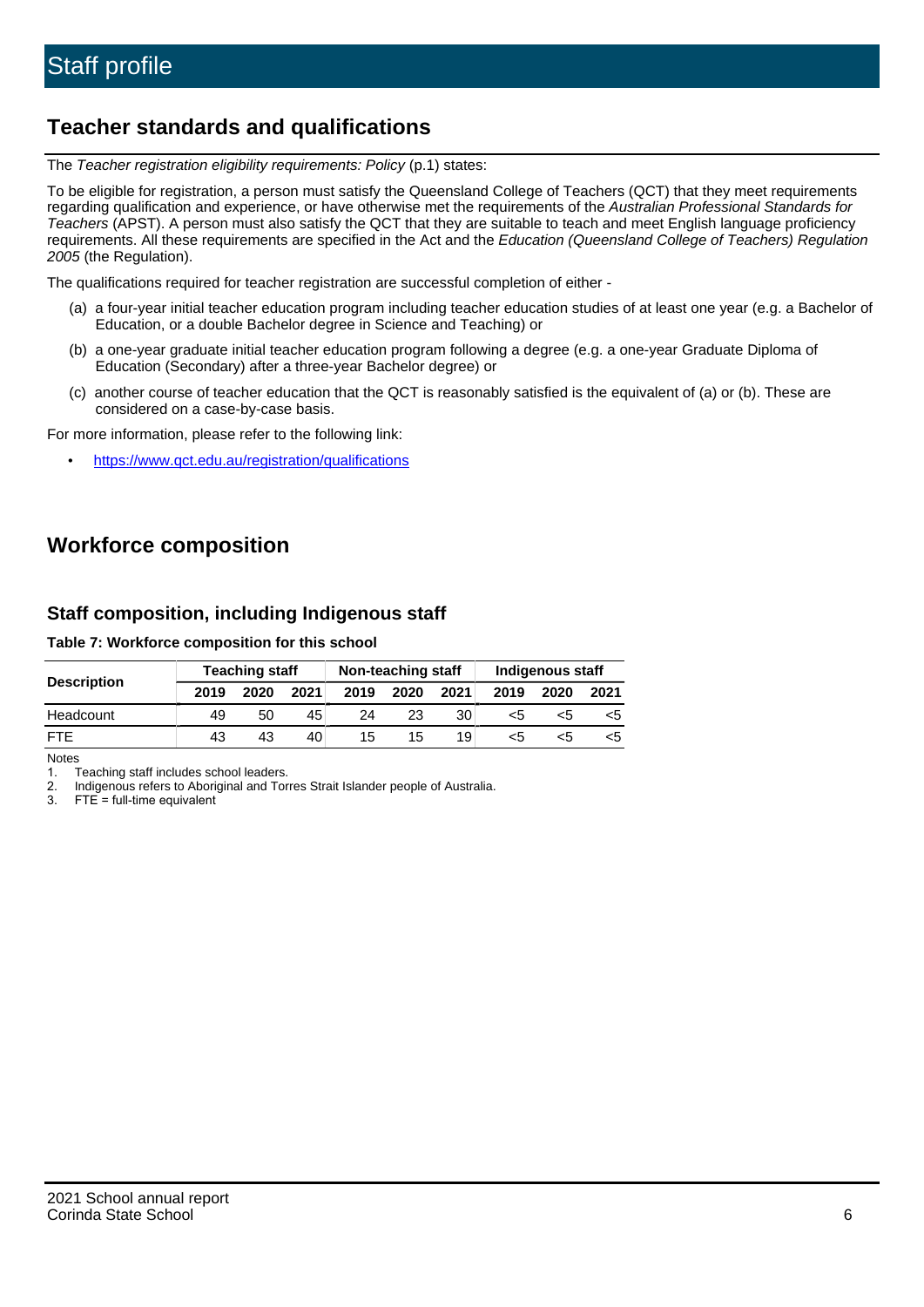# **Key student outcomes**

## **Student attendance**

Tables 8–9 show attendance rates at this school as percentages. In 2020, the COVID-19 health emergency affected student attendance in Queensland Government schools. Comparisons between 2020 and other years' attendance data should not be made.

## **Table 8: Overall student attendance at this school**

| <b>Description</b>                                  | 2019 | 2020 | 2021 |
|-----------------------------------------------------|------|------|------|
| Overall attendance rate for students at this school | 94%  | 93%  | 94%  |

Notes

1. The attendance rate is the full- and part-time days attended as a percentage of enrolled school days.

2. Full-time students only.

### **Table 9: Student attendance rates for each year level at this school**

| <b>Year Level</b> | 2019 | 2020 | 2021 |
|-------------------|------|------|------|
| Prep Year         | 95%  | 94%  | 94%  |
| Year <sub>1</sub> | 93%  | 94%  | 95%  |
| Year 2            | 94%  | 91%  | 94%  |
| Year 3            | 94%  | 94%  | 93%  |
| Year 4            | 94%  | 91%  | 94%  |
| Year 5            | 93%  | 93%  | 92%  |
| Year <sub>6</sub> | 93%  | 93%  | 94%  |

Notes

1. The attendance rate is the full- and part-time days attended as a percentage of enrolled school days.

2. Full-time students only.

3. DW = Data withheld to ensure confidentiality